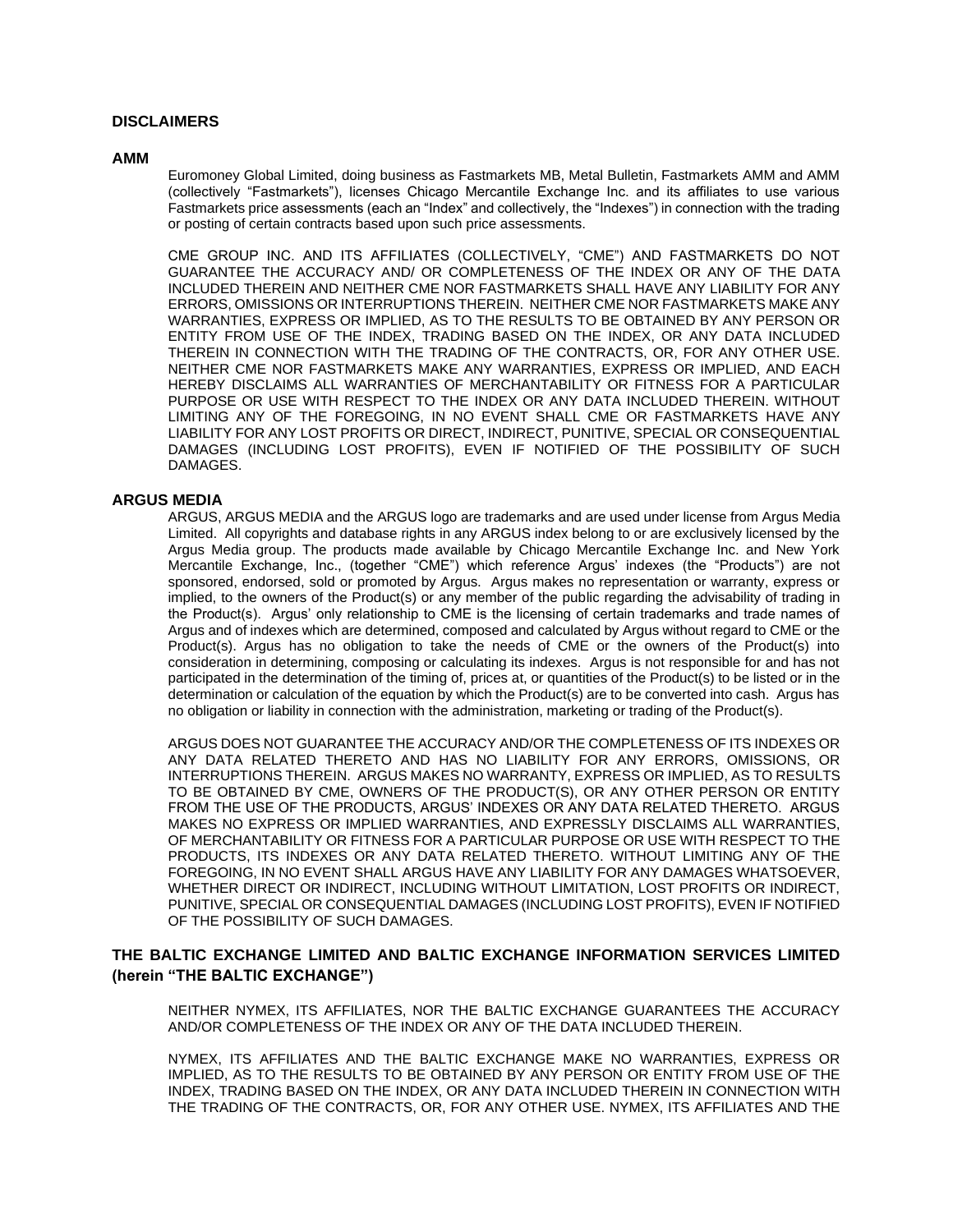BALTIC EXCHANGE MAKE NO WARRANTIES, EXPRESS OR IMPLIED, AND HEREBY DISCLAIM ALL WARRANTIES OF MERCHANTABILITY OR FITNESS FOR A PARTICULAR PURPOSE OR USE WITH RESPECT TO THE INDEX OR ANY DATA INCLUDED THEREIN. WITHOUT LIMITING ANY OF THE FOREGOING, IN NO EVENT SHALL NYMEX, ITS AFFILIATES OR THE BALTIC EXCHANGE HAVE ANY LIABILITY FOR ANY LOST PROFITS OR INDIRECT, PUNITIVE, SPECIAL OR CONSEQUENTIAL DAMAGES (INCLUDING LOST PROFITS), EVEN IF NOTIFIED OF THE POSSIBILITY OF SUCH DAMAGE.

The Baltic Exchange licenses the New York Mercantile Exchange, Inc. ("NYMEX") to use various Baltic Exchange price assessments in connection with the trading or posting of the contracts. Baltic Exchange does not sponsor, endorse, sell or promote the contract and makes no recommendations concerning the advisability of investing in the contract.

## **EPEX SPOT SE**

EPEX SPOT SE has the exclusive control and is the sole owner of any intellectual property right on any data (in particular market data such as prices and indices) calculated as part of its operations of the spot markets. CME has been granted by EPEX SPOT SE with strictly defined nontransferable and non-sublicensable Licensing rights. One may not download, reproduce, license, cease or use it for commercial purposes without the explicit prior approval of EPEX SPOT SE. EPEX SPOT SE does not give any warranty, and excludes any liability (whether in negligence or otherwise) with respect thereto generally or specifically in relation to any errors, omissions or interruptions in the indices nor any error or omission concerning data for which its indexes are used as price reference.

#### **ICIS**

Reed Business Information Ltd (trading as ''ICIS") licenses New York Mercantile Exchange, Inc. ("NYMEX" or "Exchange"), and its affiliates to use various ICIS price assessments in connection with the trading and/or clearing of the product. Neither Exchange nor its affiliates nor ICIS guarantees the accuracy, timeliness or completeness of the index or any of the data included therein.

TO THE FULL EXTENT PERMITTED BY LAW, NYMEX AND ITS AFFILIATES AND ICIS MAKE NO WARRANTIES, EXPRESS OR IMPLIED, AS TO THE RESULTS TO BE OBTAINED BY ANY PERSON OR ENTITY FROM USE OF THE INDEX, TRADING BASED ON THE INDEX, OR ANY DATA INCLUDED THEREIN IN CONNECTION WITH THE TRADING OF THE CONTRACTS, OR, FOR ANY OTHER USE. TO THE FULL EXTENT PERMITTED BY LAW, NYMEX AND ITS AFFILIATES AND ICIS MAKE NO WARRANTIES, EXPRESS OR IMPLIED, AND HEREBY DISCLAIM ALL WARRANTIES OF MERCHANTABILITY OR FITNESS FOR A PARTICULAR PURPOSE OR USE WITH RESPECT TO THE INDEX OR ANY DATA INCLUDED THEREIN. WITHOUT LIMITING ANY OF THE FOREGOING, IN NO EVENT SHALL NYMEX OR ICIS HAVE ANY LIABILITY FOR ANY LOST PROFITS OR INDIRECT, PUNITIVE, SPECIAL OR CONSEQUENTIAL DAMAGES (INCLUDING LOST PROFITS), EVEN IF NOTIFIED OF THE POSSIBILITY OF SUCH DAMAGES.

#### **METAL BULLETIN**

Euromoney Global Limited, doing business as Fastmarkets MB, Metal Bulletin, Fastmarkets AMM and AMM (collectively "Fastmarkets"), licenses Chicago Mercantile Exchange Inc. and its affiliates to use various Fastmarkets price assessments (each an "Index" and collectively, the "Indexes") in connection with the trading or posting of certain contracts based upon such price assessments.

CME GROUP INC. AND ITS AFFILIATES (COLLECTIVELY, "CME") AND FASTMARKETS DO NOT GUARANTEE THE ACCURACY AND/ OR COMPLETENESS OF THE INDEX OR ANY OF THE DATA INCLUDED THEREIN AND NEITHER CME NOR FASTMARKETS SHALL HAVE ANY LIABILITY FOR ANY ERRORS, OMISSIONS OR INTERRUPTIONS THEREIN. NEITHER CME NOR FASTMARKETS MAKE ANY WARRANTIES, EXPRESS OR IMPLIED, AS TO THE RESULTS TO BE OBTAINED BY ANY PERSON OR ENTITY FROM USE OF THE INDEX, TRADING BASED ON THE INDEX, OR ANY DATA INCLUDED THEREIN IN CONNECTION WITH THE TRADING OF THE CONTRACTS, OR, FOR ANY OTHER USE. NEITHER CME NOR FASTMARKETS MAKE ANY WARRANTIES, EXPRESS OR IMPLIED, AND EACH HEREBY DISCLAIMS ALL WARRANTIES OF MERCHANTABILITY OR FITNESS FOR A PARTICULAR PURPOSE OR USE WITH RESPECT TO THE INDEX OR ANY DATA INCLUDED THEREIN. WITHOUT LIMITING ANY OF THE FOREGOING, IN NO EVENT SHALL CME OR FASTMARKETS HAVE ANY LIABILITY FOR ANY LOST PROFITS OR DIRECT, INDIRECT, PUNITIVE, SPECIAL OR CONSEQUENTIAL DAMAGES (INCLUDING LOST PROFITS), EVEN IF NOTIFIED OF THE POSSIBILITY OF SUCH DAMAGES.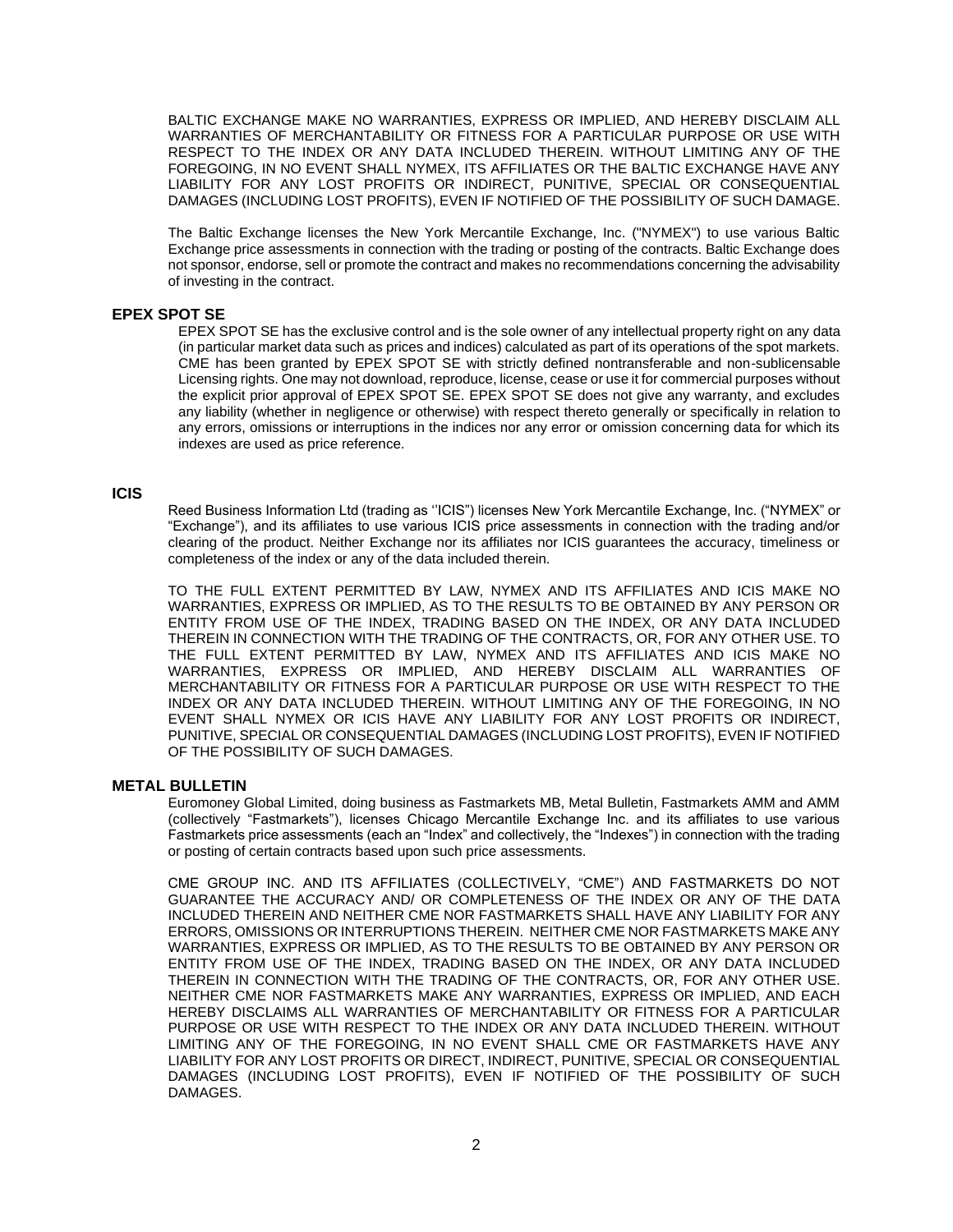#### **OPIS**

OPIS licenses the New York Mercantile Exchange, Inc. ("NYMEX") to use various OPIS price assessments in connection with the trading of the contract.

NEITHER NYMEX AND ITS AFFILIATES NOR OPIS GUARANTEES THE ACCURACY AND/OR COMPLETENESS OF THE ASSESSMENT OR ANY OF THE DATA INCLUDED THEREIN.

NYMEX AND ITS AFFILIATES AND OPIS MAKE NO WARRANTIES, EXPRESS OR IMPLIED, AS TO THE RESULTS TO BE OBTAINED BY ANY PERSON OR ENTITY FROM USE OF THE ASSESSMENT, TRADING BASED ON THE ASSESSMENT, OR ANY DATA INCLUDED THEREIN IN CONNECTION WITH THE TRADING OF THE CONTRACT, OR, FOR ANY OTHER USE. NYMEX AND ITS AFFILIATES AND OPIS MAKE NO WARRANTIES, EXPRESS OR IMPLIED, AND HEREBY DISCLAIM ALL WARRANTIES OF MERCHANTABILITY OR FITNESS FOR A PARTICULAR PURPOSE OR USE WITH RESPECT TO THE ASSESSMENT OR ANY DATA INCLUDED THEREIN. WITHOUT LIMITING ANY OF THE FOREGOING, IN NO EVENT SHALL NYMEX AND ITS AFFILIATES OR OPIS HAVE ANY LIABILITY FOR ANY LOST PROFITS OR INDIRECT, PUNITIVE, SPECIAL OR CONSEQUENTIAL DAMAGES (INCLUDING LOST PROFITS), EVEN IF NOTIFIED OF THE POSSIBILITY OF SUCH DAMAGES.

# **S&P GLOBAL PLATTS**

NEITHER NEW YORK MERCANTILE EXCHANGE, INC. ("NYMEX"), ITS AFFILIATES, NOR S&P GLOBAL PLATTS GURANTEES THE ACCURACY AND/OR COMPLETENESS OF THE INDEX OR ANY OF THE DATA INCLUDED THEREIN.

NYMEX, ITS AFFILIATES AND S&P GLOBAL PLATTS MAKE NO WARRANTIES, EXPRESS OR IMPLIED, AS TO THE RESULTS TO BE OBTAINED BY ANY PERSON OR ENTITY FROM USE OF THE INDEX, TRADING BASED ON THE INDEX, OR ANY DATA INCLUDED THEREIN IN CONNECTION WITH THE TRADING OF THE CONTRACTS, OR, FOR ANY OTHER USE. NYMEX, ITS AFFILIATES AND S&P GLOBAL PLATTS MAKE NO WARRANTIES, EXPRESS OR IMPLIED, AND HEREBY DISCLAIM ALL WARRANTIES OF MERCHANTABILITY OR FITNESS FOR A PARTICULAR PURPOSE OR USE WITH RESPECT TO THE INDEX OR ANY DATA INCLUDED THEREIN, WITHOUT LIMITING ANY OF THE FOREGOING, IN NO EVENT SHALL NYMEX, ITS AFFILIATES OR S&P GLOBAL PLATTS HAVE ANY LIABILITY FOR ANY LOST PROFITS OR INDIRECT, PUNITIVE, SPECIAL, OR CONSEQUENTIAL DAMAGES (INCLUDING LOST PROFITS), EVEN IF NOTIFIED OF THE POSSIBILITY OF SUCH DAMAGES.

"Platts" and "S&P Global Platts" are trademarks of S&P Global Inc. and have been licensed for use by NYMEX. S&P Global Platts does not sponsor, endorse, sell or promote the contracts and S&P Global Platts makes no recommendations concerning the advisability of investing in the contracts.

#### **SHANGHAI GOLD EXCHANGE**

Shanghai Gold Exchange, SGE and Shanghai Gold applicable trademarks registered by Shanghai Gold Exchange at the State Administration for Market Regulation of the People's Republic of China (the previous State Administration for Industry & Commerce) and used herein under licensed from Shanghai Gold Exchange ("SGE"). All intellectual property rights and trademarks in Shanghai Gold Benchmark Price belong to SGE and can be only used under license. SGE and its affiliates do not sponsor, initiate, endorse, sell futures contracts, options on futures contracts, swaps, and other over-the-counter products developed on the basis of Shanghai Gold Benchmark Price ("Contract") in any manner, and shall not be liable for the obligations and responsibilities in connection with management, promotion or trading of Contract. SGE makes no warranties or representations whether express or implied including as to the results to be obtained from using Shanghai Gold Benchmark Price and shall have no obligation or liability relating to using Shanghai Gold Benchmark Price to the fullest extent permitted at law.

#### **UxC, LLC**

UxC, LLC licenses the New York Mercantile Exchange, Inc. ("NYMEX") to use various UxC, LLC prices in connection with the trading of the contracts.

NEITHER NYMEX NOR UxC, LLC GUARANTEES THE ACCURACY AND/OR COMPLETENESS OF THE INDEX OR ANY OF THE DATA INCLUDED THEREIN.